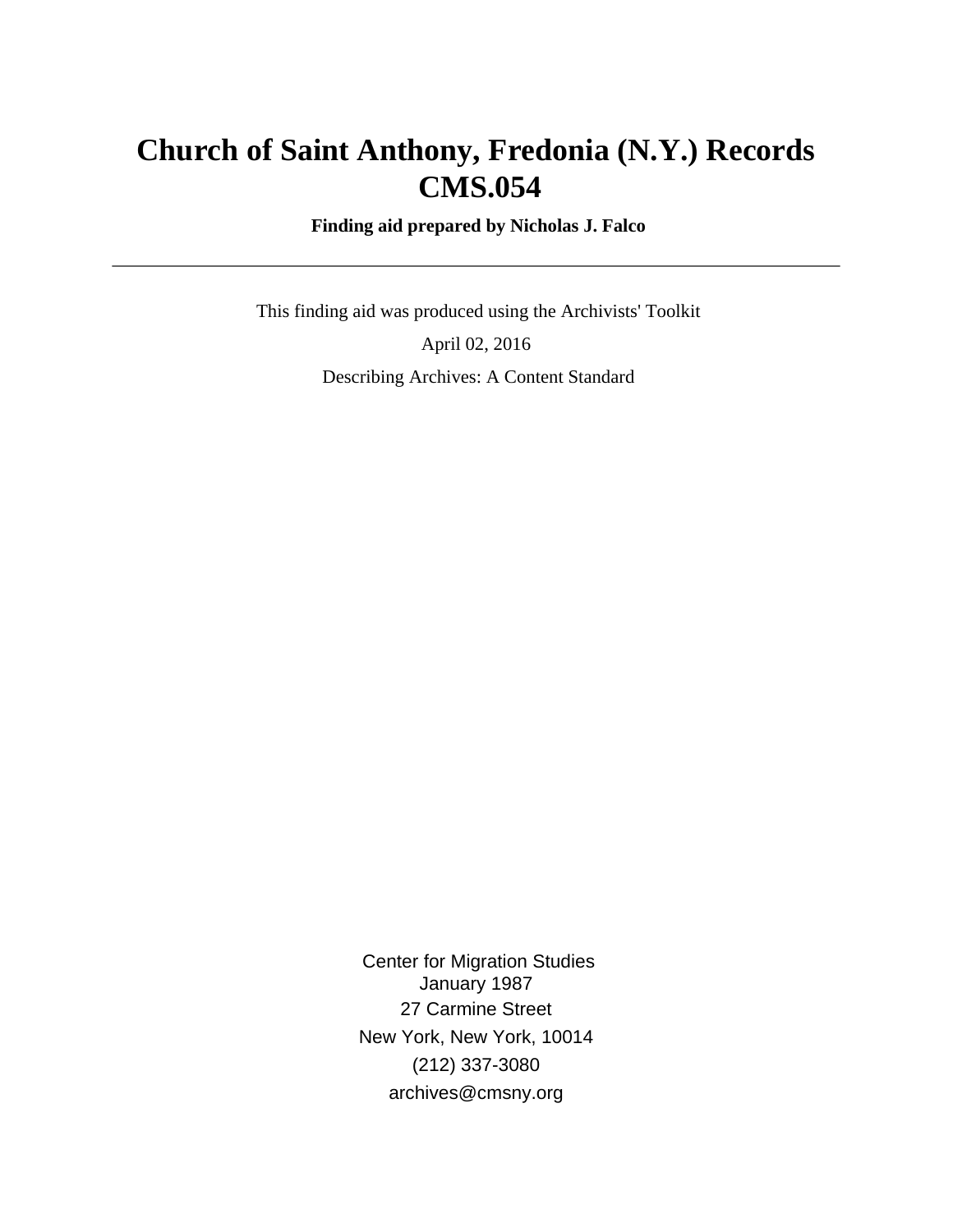# **Table of Contents**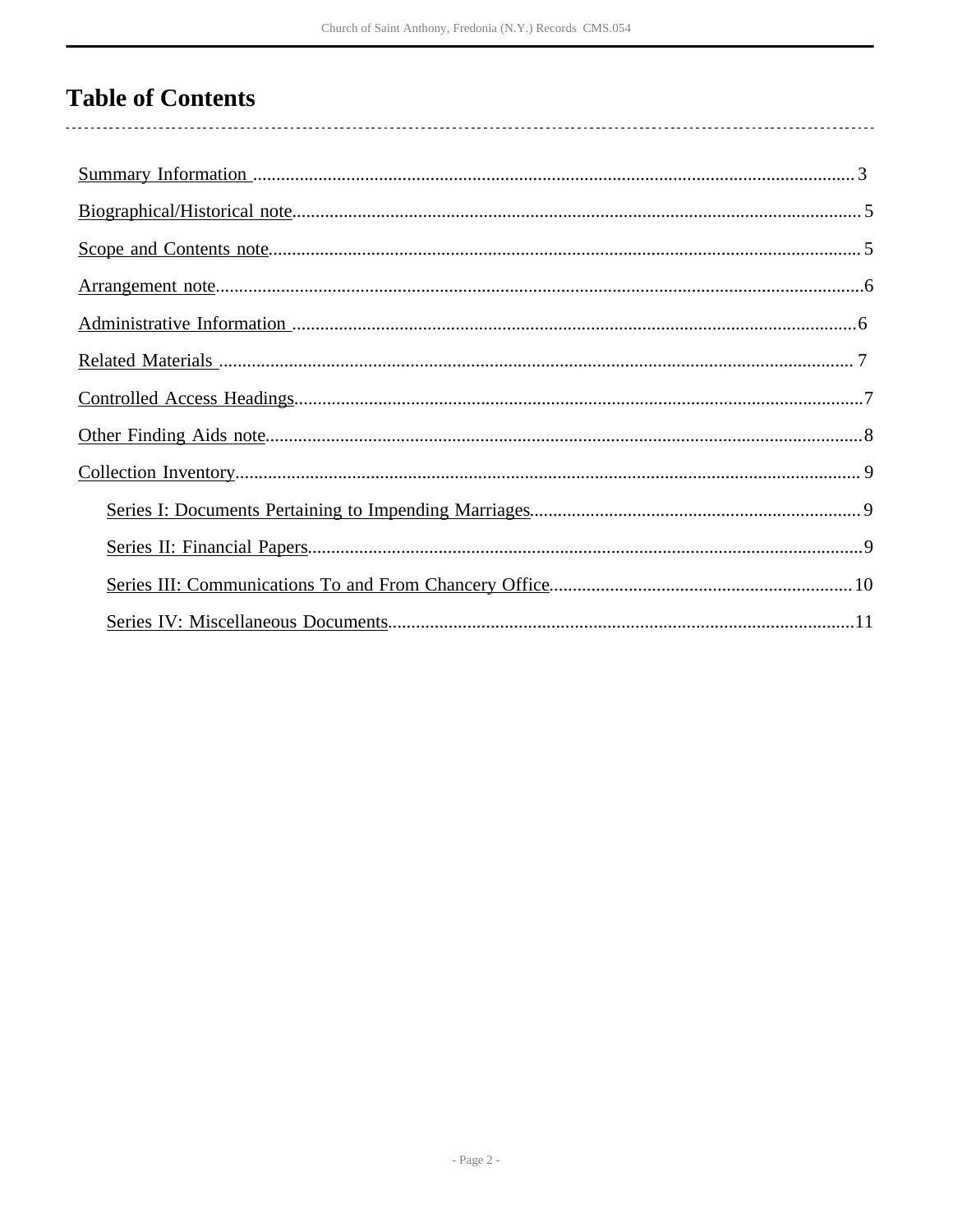# <span id="page-2-0"></span>**Summary Information**

l,

| <b>Repository</b>                                                                          | <b>Center for Migration Studies</b>                                                                                                                                                                                                                                                                                                                                                                                                                                                                                                                                                                                                                                                                                                                                                                                       |  |  |  |  |
|--------------------------------------------------------------------------------------------|---------------------------------------------------------------------------------------------------------------------------------------------------------------------------------------------------------------------------------------------------------------------------------------------------------------------------------------------------------------------------------------------------------------------------------------------------------------------------------------------------------------------------------------------------------------------------------------------------------------------------------------------------------------------------------------------------------------------------------------------------------------------------------------------------------------------------|--|--|--|--|
| <b>Creator</b>                                                                             | Parolin, Pio, c.s., (Rev.), 1879-1970                                                                                                                                                                                                                                                                                                                                                                                                                                                                                                                                                                                                                                                                                                                                                                                     |  |  |  |  |
| <b>Title</b>                                                                               | Church of Saint Anthony of Padua, Fredonia (N.Y.) Records                                                                                                                                                                                                                                                                                                                                                                                                                                                                                                                                                                                                                                                                                                                                                                 |  |  |  |  |
| Date [bulk]                                                                                | Bulk, 1906-1947                                                                                                                                                                                                                                                                                                                                                                                                                                                                                                                                                                                                                                                                                                                                                                                                           |  |  |  |  |
| Date [inclusive]                                                                           | 1898-1975                                                                                                                                                                                                                                                                                                                                                                                                                                                                                                                                                                                                                                                                                                                                                                                                                 |  |  |  |  |
| <b>Extent</b>                                                                              | 1.25 Linear feet 3 document boxes                                                                                                                                                                                                                                                                                                                                                                                                                                                                                                                                                                                                                                                                                                                                                                                         |  |  |  |  |
| <b>Location note</b>                                                                       | CMS.054 is housed at the Provincial House of the Province of Saint<br>Charles, Society of Saint Charles-Scalabrinians, 27 Carmine Street, New<br>York, New York 10014.                                                                                                                                                                                                                                                                                                                                                                                                                                                                                                                                                                                                                                                    |  |  |  |  |
| Language                                                                                   | English                                                                                                                                                                                                                                                                                                                                                                                                                                                                                                                                                                                                                                                                                                                                                                                                                   |  |  |  |  |
| Language of Materials note Material in CMS.054 is in English, with some Italian and Latin. |                                                                                                                                                                                                                                                                                                                                                                                                                                                                                                                                                                                                                                                                                                                                                                                                                           |  |  |  |  |
| <b>Abstract</b>                                                                            | CMS.054 documents, thorugh chancery correspondence, financial<br>reocrds, marriage records and ephemeral publications, activities at Saint<br>Anthony of Padua of Fredonia, New York, a Roman Catholic parish<br>founded for Italian immigrants in that towns. Although the records<br>focus on the internal workings of the parish, the collection documents<br>life in a small town in upstate New York, especially life among Italian<br>Americans. Because Saint Anthony's was founded by the Society of<br>Saint Charles-Scalabrinians, a congregation of male religious founded<br>to minister to migrants, the collection also documents the history of the<br>Scalabrinians between 1902 and 1976, from the time they first gathered<br>the congregation to when they reqlinquished the parish to diocesan staff. |  |  |  |  |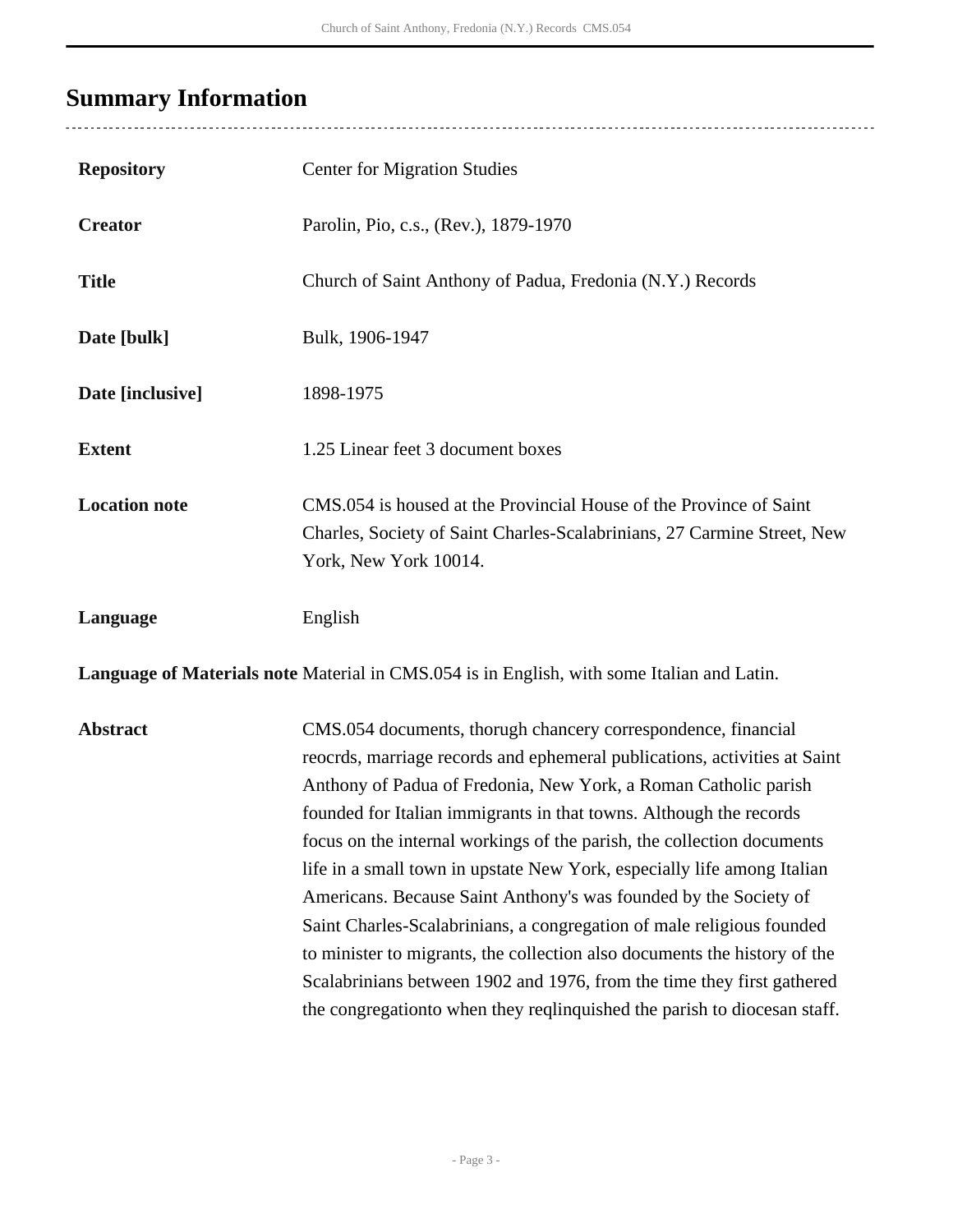#### **Preferred Citation note**

Center for Migration Studies of New York; Church of Saint Anthony of Padua, Fredonia (N.Y.) Records (CMS.054); Box Number; Folder name.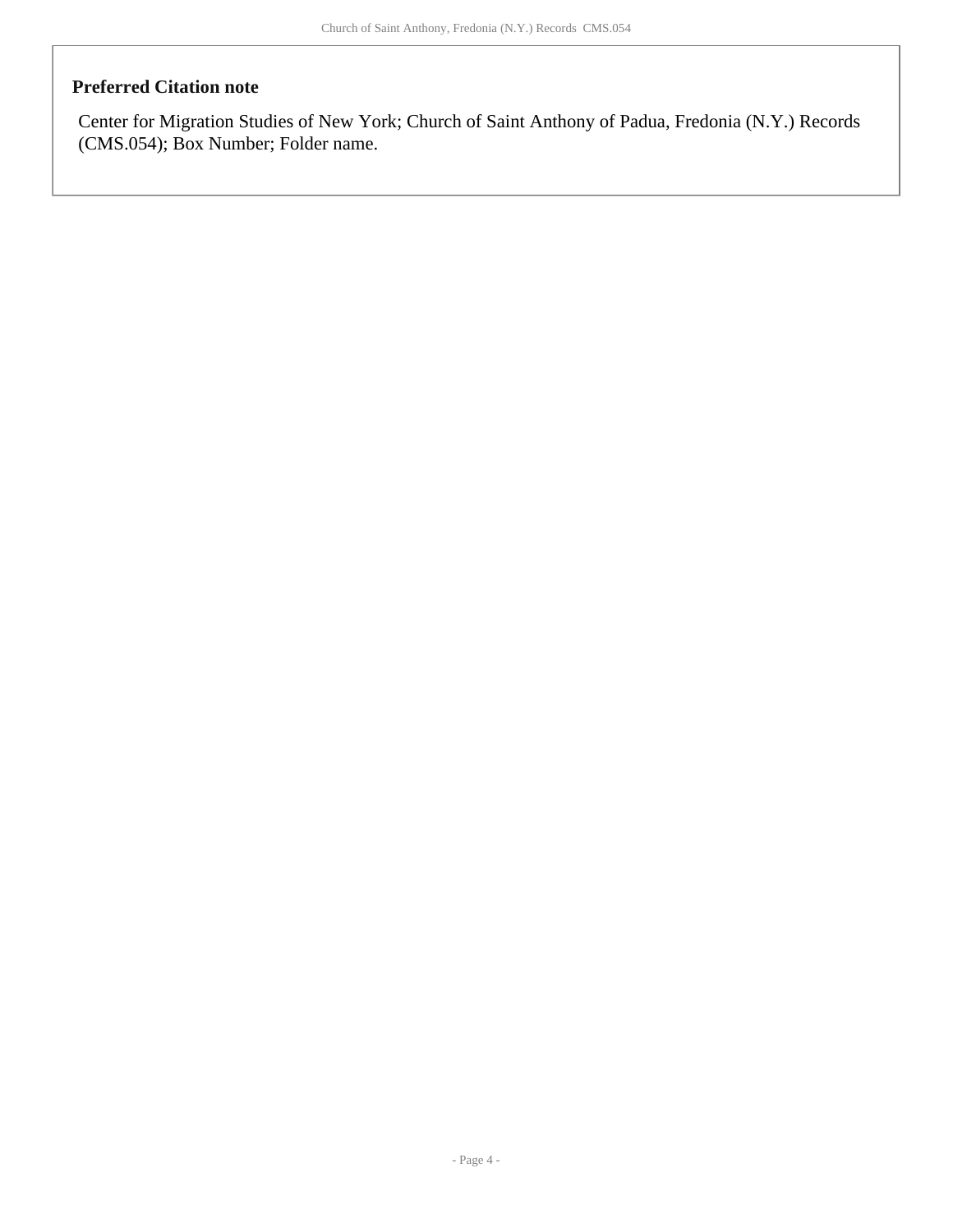## <span id="page-4-0"></span>**Biographical/Historical note**

Saint Anthony of Padua of Fredonia, New York, was founded in 1902. The bishop responsible for providing pastoral care to the Italians of Fredonia at the time was Charles Colton of the Diocese of Buffalo. Bishop Colton sought Italian-speaking clergy to provide pastoral care for the Italian immigrants of Fredonia. He turned to a congregation of male religious then known as the Pious Society of Saint Charles and now known as the Society of Saint Charles-Scalabrinians, whom he knew because they also staffed Saint Anthony's in Buffalo, New York (CMS.049).

The Scalabrinians laid the cornerstone for a church in Fredonia September 10, 1905, and opened the church in 1906. Generally, the Scalabrinians sent one priest to staff the parish; the longest serving were Domenico Belliotti (1920-1930) and Pio Parolin (1934-1953, CMS.073). Father Parolin led the renovation of the church in 1949. He also rallied the parishioners to rebuild after a fire consumed the church building February 24, 1952; a new church was dedicated July 5, 1953.

Clergy from the Diocese of Buffalo began to staff Saint Anthony's in Fredonia January 1, 1976. The Scalabrinians argued they did not have enough clergy to staff the parish. Also, by that time, the Scalabrinians' work was largely done, as the Italian immigrants and their offspring had become an integral part of Fredonia.

### <span id="page-4-1"></span>**Scope and Contents note**

CMS.054 documents activities at Saint Anthony of Padua in Fredonia, New York, a parish founded to care for Italian-speaking Catholics in this town within the Diocese of Buffalo. Charles Colton, Bishop of Buffalo at the time, confided Saint Anthony's to the care of a congregation of male religious then known as the Pious Society of Saint Charles and now known as the Society of Saint Charles-Scalabrinians. The order had been founded in 1887 to minister to migrants in transit and in their new homes. The Scalabrinians staffed Saint Anthony's until January 1, 1976, when they turned the parish over to the diocese to staff, citing a lack of clergy in their own order. Canon law requires that some historical records remain with the parish, but the Scalabrinians carried away others and deposited them in the Center for Migration Studies archives.

The bulk of the records are financial. The Scalabrinians saved the receipts for purchases, documenting Saint Anthony as a consumer of the goods and services of the businesses of Fredonia and also Catholic businesses in New York City and beyond. The Scalabrinians also created another sort of financial record for Saint Anthony's by preparing a statement listing all the receipts and expenditures in particular years.

The Scalabrinians also documented one aspect of pastoral care at Saint Anthony's by saving some of the documents generated when couples came to the church to be married. Canon law required that couples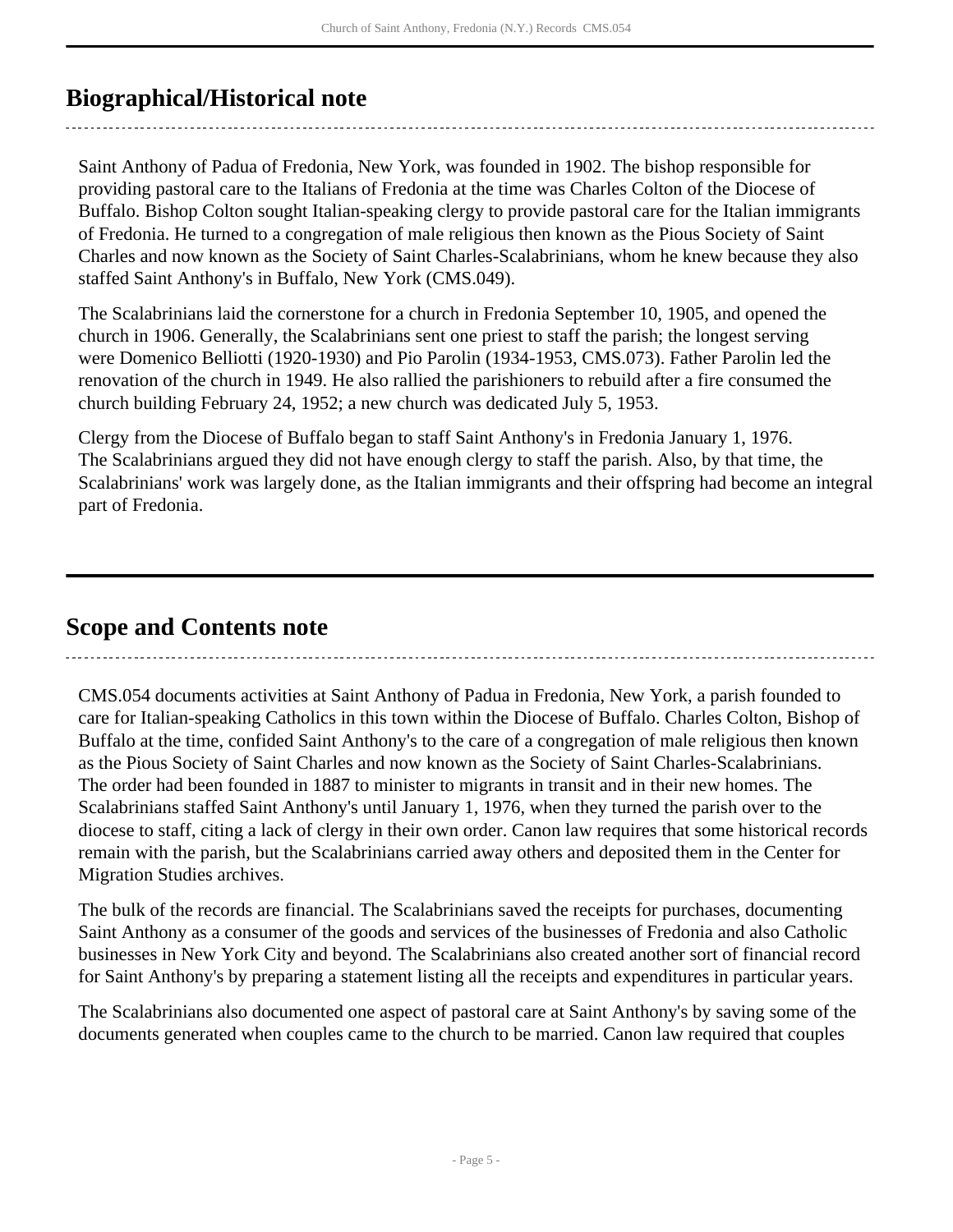with what the law described as "impediments" to their marriages (e.g., they were first cousins, or only one party was Catholic) had to obtain a "dispensation" befor ethe wedding. The Scalabrinians saved these dispensations. While it is not clear what percentage of parishioners needed dispensations, the file opens a window onto marriage in upstate New York in the early twentieth century.

The financial records and the marriage records series are augmented by two smaller series. CMS.054 has a file of communications with the local chancery. Most of the communications are circulars announcing diocesan-wide regulations or events, but there is some correspondence that is particular to Saint Anthony's. The collection also has a file containing miscellaneous documents of parish history, such as charters for the parish Holy Name Society and parish histories.

### <span id="page-5-0"></span>**Arrangement note**

CMS.054 is arranged into four Series Series I. Documents Pertaining to Impending Marriages Series II. Financial Papers Subseries A: Bills and Invoices Subseries B: Statements of Receipts and Expenditures Series III: Communications To and From Chancery Office Series IV: Miscellaneous Documents

## <span id="page-5-1"></span>**Administrative Information**

#### **Publication Information**

Center for Migration Studies January 1987

#### **Conditions Governing Access note**

Open to researchers by appointment.

#### **Conditions Governing Use note**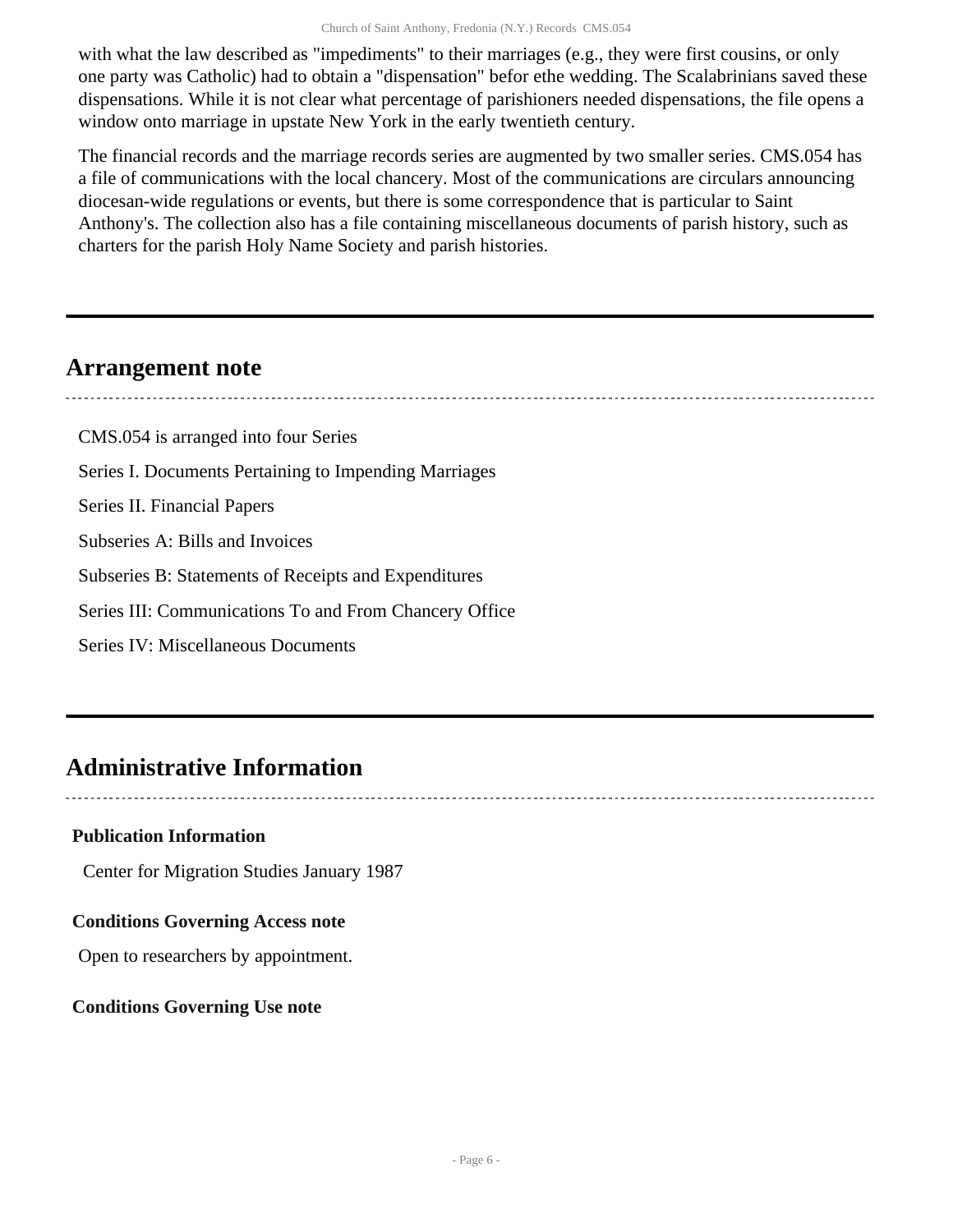Copyright is owned by the Center for Migration Studies. Permission to publish materials must be requested before use.

#### **Immediate Source of Acquisition note**

The Center for Migration Studies is, like Saint Anthony in Fredonia, a mission of the Scalabrini Fathers. When the Scalabrinians relinqished Saint Anthony in Fredonia in 1975, material from that parish was deposited at CMS.

#### **Processing Information note**

In 2013, This collection was entered into the Archivists' Toolkit and folder descriptions were simplified from the original print finding aid. Folder titles in the container list online may vary from the the physical folder titles. The finding aid was also updated for compliance with Describing Archives: A Content Standard (DACS)

## <span id="page-6-0"></span>**Related Materials**

#### **Related Archival Materials note**

CMS.073, Pio Parolin, c.s., Papers CMS.078, Saint Charles Province, Society of Saint Charles-Scalabrinians, Records

### <span id="page-6-1"></span>**Controlled Access Headings**

**Corporate Name(s)**

• Fredonia (N.Y.).

#### **Geographic Name(s)**

• Italian American |z New York (State) |z Fredonia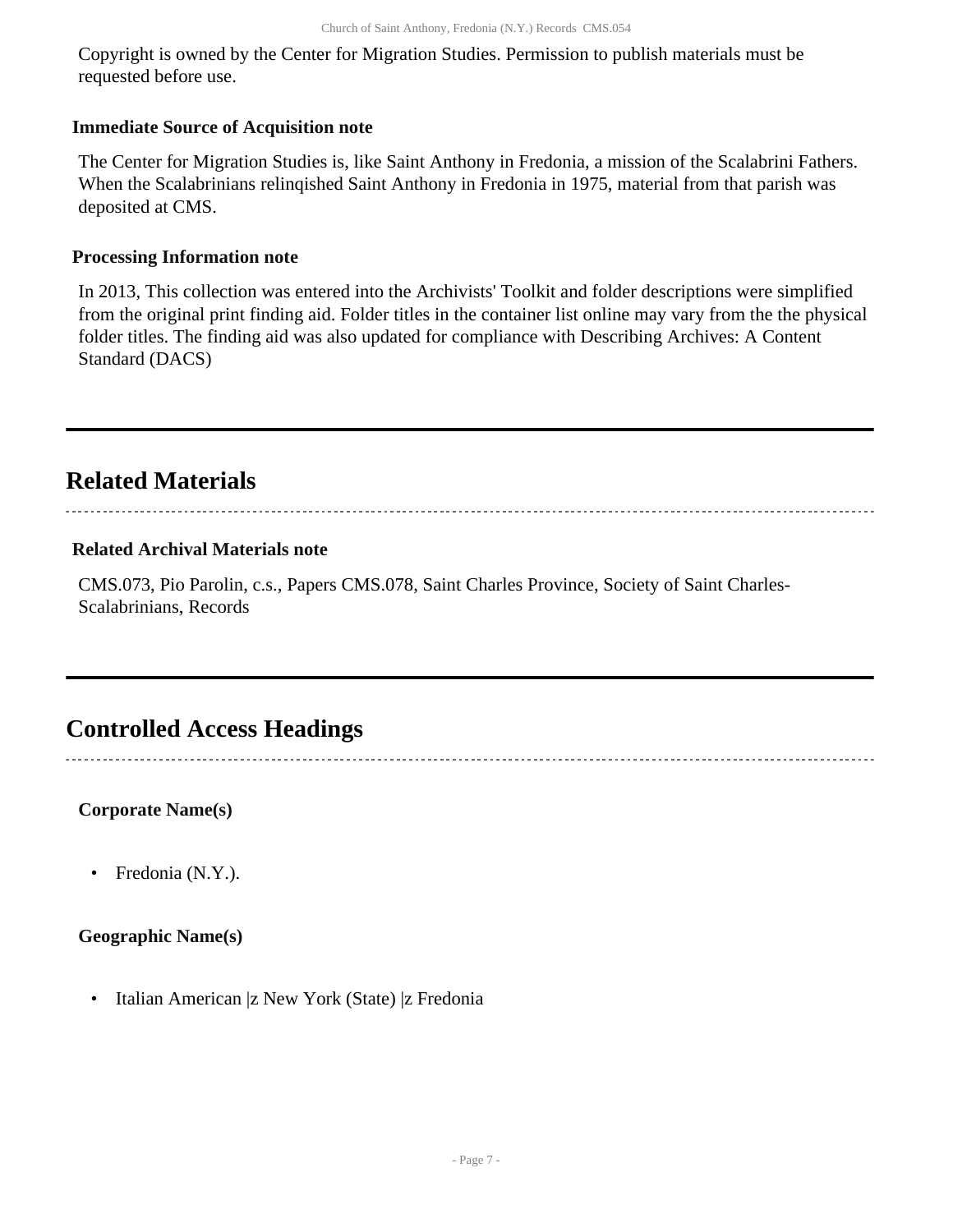### **Subject(s)**

 $\ddot{\phantom{a}}$ 

• Church work with immigrants |z Catholic Church

# <span id="page-7-0"></span>**Other Finding Aids note**

The original inventory is available in print upon request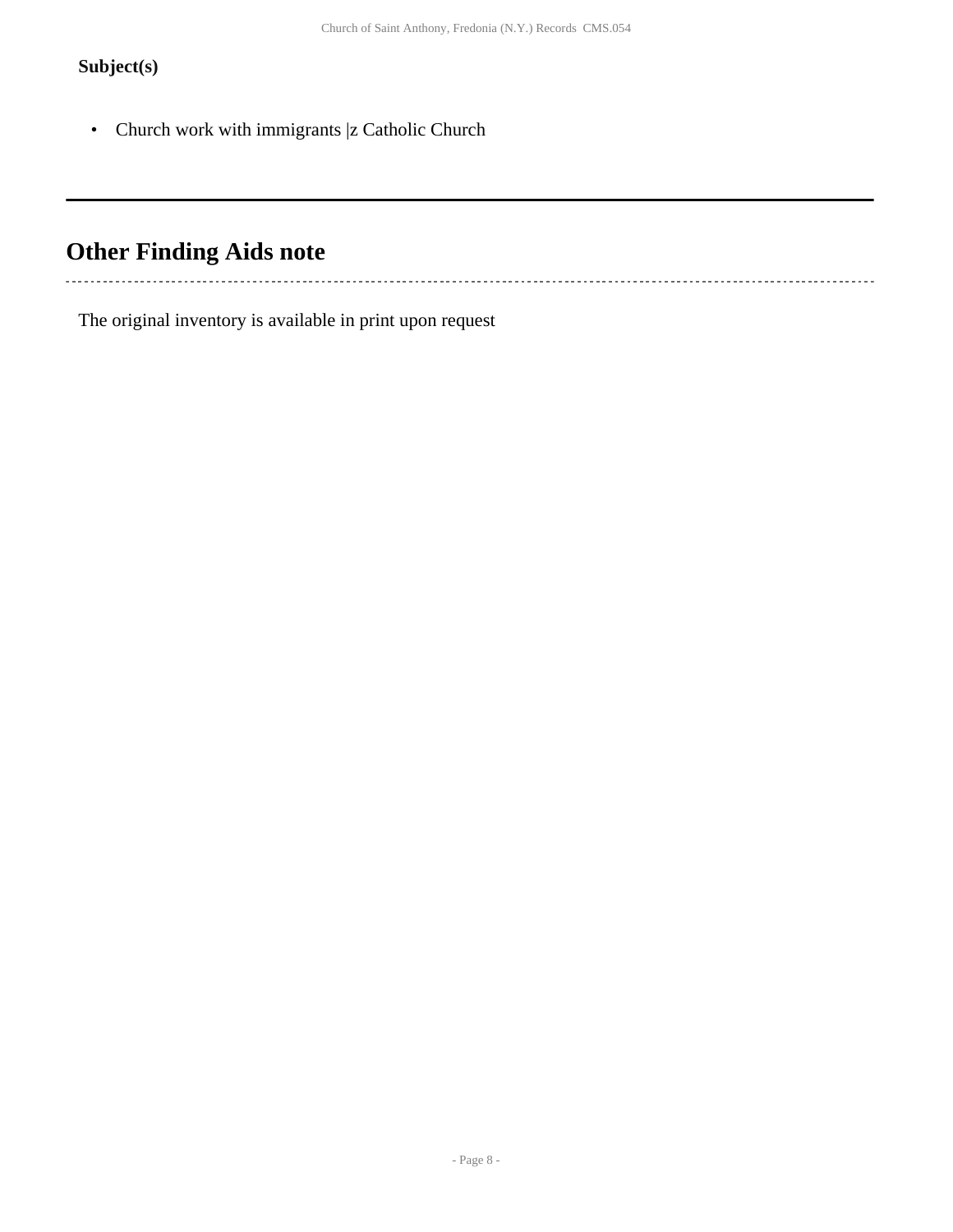# <span id="page-8-0"></span>**Collection Inventory**

<span id="page-8-2"></span><span id="page-8-1"></span>

| <b>Series I: Documents Pertaining to Impending Marriages</b> | <b>Box</b><br>$\mathbf{1}$ |
|--------------------------------------------------------------|----------------------------|
| <b>Series II: Financial Papers</b>                           |                            |
| <b>Subseries A: Bills and Invoices</b>                       |                            |
|                                                              | <b>Box</b>                 |
| Bills and Invoices 1925                                      | $\mathbf{1}$               |
| Bills and Invoices 1927                                      | $\mathbf{1}$               |
| Bills and Invoices 1928                                      | $\mathbf{1}$               |
| Bills and Invoices 1929                                      | $\mathbf{1}$               |
| Bills and Invoices 1933                                      | $\overline{2}$             |
| <b>Bills and Invoices 1934</b>                               | $\overline{2}$             |
| Bills and Invoices 1935                                      | $\overline{2}$             |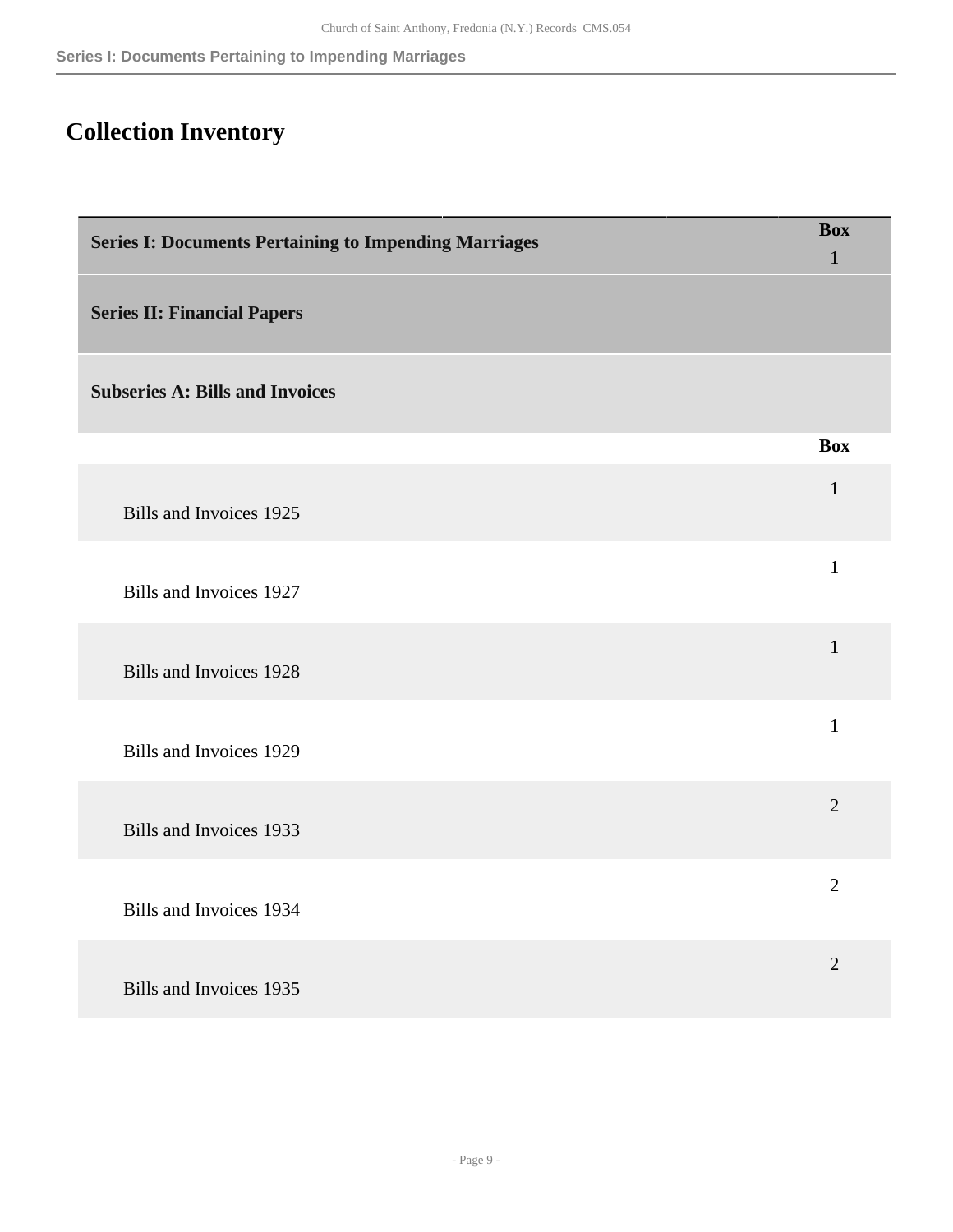<span id="page-9-0"></span>

| Series III: Communications To and From Chancery Office 1927-1939, 1975 | <b>Box</b><br>3 |
|------------------------------------------------------------------------|-----------------|
| <b>Subseries B: Statements of Receipts and Expenditures 1930-1933</b>  | <b>Box</b><br>3 |
| Bills and Invoices 1947                                                | 3               |
| Bills and Invoices 1946                                                | 3               |
| Bills and Invoices 1944                                                | 3               |
| Bills and Invoices 1943                                                | 3               |
| Bills and Invoices 1942                                                | $\overline{2}$  |
| Bills and Invoices 1941                                                | $\overline{2}$  |
| Bills and Invoices 1940                                                | $\overline{2}$  |
| <b>Bills and Invoices 1939</b>                                         | $\overline{2}$  |
| Bills and Invoices 1937                                                | $\overline{2}$  |
| Bills and Invoices 1936                                                | $\mathbf{2}$    |